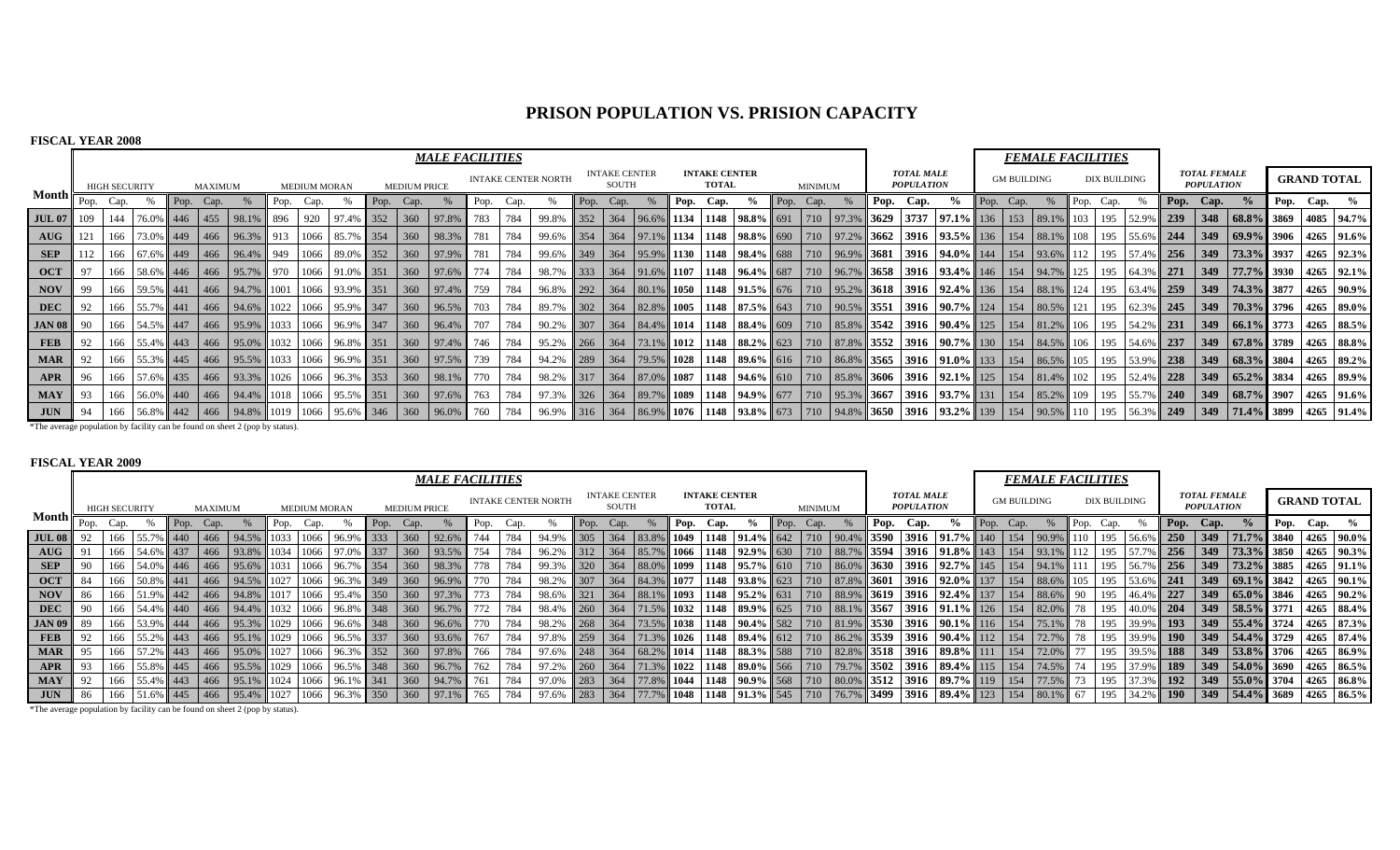### **RIDOC MIDNIGHT POPULATIONInstitutional Corrections - Facilities by Status**

#### **FISCAL YEAR 2008**

|                                    |          |                      |                       |          |            |          |          |          |                           |      |                  |          |      |                               |            |                |                  |                | <b>MALE FACILITIES</b> |            |            |                                             |                  |          |           |                       |            |            |            |                     |          |             |            |                |                |                             |                             |                     |                                         | <b>FEMALE FACILITIES</b> |            |                          |                                  |                                             |          |                                      |                              |
|------------------------------------|----------|----------------------|-----------------------|----------|------------|----------|----------|----------|---------------------------|------|------------------|----------|------|-------------------------------|------------|----------------|------------------|----------------|------------------------|------------|------------|---------------------------------------------|------------------|----------|-----------|-----------------------|------------|------------|------------|---------------------|----------|-------------|------------|----------------|----------------|-----------------------------|-----------------------------|---------------------|-----------------------------------------|--------------------------|------------|--------------------------|----------------------------------|---------------------------------------------|----------|--------------------------------------|------------------------------|
|                                    |          |                      | <b>HIGH SECURITY</b>  |          |            |          | MAX      |          |                           |      | <b>MED MORAN</b> |          |      |                               |            |                | <b>MED PRICE</b> |                |                        |            |            | <b>INTAKE NORTH</b>                         |                  |          |           | <b>INTAKE SOUTH</b>   |            |            |            | <b>INTAKE TOTAL</b> |          |             |            |                | <b>MINIMUM</b> |                             | <b>TOTAL</b>                |                     | <b>GM BUILDING</b>                      |                          |            |                          |                                  | <b>DIX BUILDING</b>                         |          |                                      |                              |
| Month Sent AT CP Hold Total        |          |                      |                       |          |            |          |          |          | Sent A.T. C.P. Hold Total |      |                  |          |      | Sent AT CP Hold Total Sent AT |            |                | CP               |                | Hold Total             | Sent       |            |                                             | AT CP Hold Total |          |           | Sent AT CP Hold Total |            | Sent       | AT         | CP                  | Hold     |             |            |                |                | Total Sent AT CP Hold Total | <b>MALE</b><br>POF          |                     |                                         |                          |            |                          |                                  | Sent AT CP Hold Total Sent AT CP Hold Total |          | <b>TOTAL</b><br><b>FEMALE</b><br>POP | <b>GRAND</b><br><b>TOTAL</b> |
| <b>JUL 07</b>                      | - 88     | 21                   |                       | 109      | 445        |          | $\Omega$ | $\Omega$ | 446                       | 895  |                  | $\Omega$ | 896  | 352                           |            | $\overline{0}$ | $\overline{0}$   | $\overline{0}$ | 352                    | 387        | 386        | $\sim$                                      | 783              |          | $105$ 243 | $\mathcal{D}$         | 352        | 492        | 630        |                     |          | 1134        | 690        | $\Omega$       | $\overline{0}$ | $\overline{0}$<br>691       | 3629                        | 71 65 0             |                                         | $\Omega$                 | 136        | 97                       | $6 \quad 0$                      | $\overline{0}$                              | 103      | 239                                  | 3869                         |
| $\mathbf{A} \mathbf{U} \mathbf{G}$ | 99       | 22                   |                       | 121      | 448        |          | $\Omega$ | $\Omega$ | 449                       |      |                  |          | 913  | 354                           |            |                | $\Omega$         | $\Omega$       | 354                    | 433        | 337        |                                             | 781              |          |           |                       | 354        | 479        | 641        |                     |          | 1134        | 687        |                |                | 690<br>$\overline{0}$       | 3662                        |                     |                                         |                          | 136        | 101                      | $\overline{0}$                   | $\Omega$                                    | 108      | 244                                  | 3906                         |
| <b>SEP</b>                         | 93       | 19 <sub>0</sub>      |                       | 112      | 449        |          | $\Omega$ | $\Omega$ | 449                       | 949  |                  |          | 949  | 352                           | $^{\circ}$ |                | $\Omega$         | $\Omega$       | 352                    | 436        | 336        |                                             | 781              | 47       |           | $\Omega$              | 349        | 483        | 636        |                     |          | 1130        | 685        |                |                | $\overline{0}$<br>688       | 3681                        | 75<br>1.69          |                                         |                          | 144        | 04                       | $\Omega$                         |                                             | 112      | 256                                  | 3937                         |
| <b>OCT</b>                         | 83       | $14 \quad 0$         |                       | 97       | 446        | $\Omega$ |          | $\Omega$ | 446                       |      |                  |          | 970  | 351                           |            | $\Omega$       | $\Omega$         | $\Omega$       | 351                    | 438        | 324        |                                             |                  | 55       |           | $\Omega$              | 333        | 493        | 600        | 11                  |          | 1101        | 686        |                |                | $\Omega$<br>687             | 3658                        | 74                  | $\begin{bmatrix} 72 \\ 0 \end{bmatrix}$ |                          | 146        | 113                      | 11 <sup>1</sup><br>$\Omega$      |                                             | 125      | 271                                  | 3930                         |
| <b>NOV</b>                         | 83       |                      |                       | 99       |            |          |          |          |                           |      |                  |          | 1001 | 351                           |            |                |                  | $\Omega$       |                        | 422        | 329        |                                             |                  |          |           |                       | 292        | 471        | 568        |                     |          | 105         | 575        |                |                |                             | 3618                        |                     |                                         |                          |            | 18                       |                                  |                                             | 124      | 259                                  | 3877                         |
| <b>DEC</b>                         | 79       |                      |                       | 92       |            |          |          |          |                           |      |                  |          | 022  | 347                           |            |                |                  | $\Omega$       | 347                    |            | 320        |                                             |                  |          |           |                       | 302        | 447        | 550        |                     |          | 100         | 542        |                |                | $\Omega$<br>643             | 3551                        | 63<br>61            |                                         |                          | 124        | 119                      |                                  | $\Omega$                                    | 121      | 245                                  | 3796                         |
| <b>JAN 08</b>                      | 78       |                      |                       | 90       | 447        |          |          | $\Omega$ |                           |      |                  |          |      | 347<br>1033                   | $\Omega$   |                |                  | $\Omega$       | 347                    | 375        | 324        |                                             | 707              | 45       |           |                       | 307        | 420        | 582        |                     |          | 101         | 609        |                |                | 609<br>$\Omega$             | 3542                        |                     |                                         |                          | 125        | 103                      | $\Omega$                         | $\Omega$                                    | 106      | 231                                  | 3773                         |
| <b>FEB</b>                         | 82       |                      |                       | 92       | 443        |          |          |          |                           |      |                  |          |      | 351                           |            |                |                  | $\Omega$       | 351                    | 358        | 381        |                                             |                  |          |           | $\Omega$              | 266        | 402        | 602        |                     |          |             | 623        |                |                | 623<br>$\Omega$             | 3552                        | 72                  |                                         |                          | 130        | 102                      |                                  |                                             | 106      | 237                                  | 3789                         |
| <b>MAR</b>                         | 81       |                      |                       | 92       | 445        |          |          | $\Omega$ | 445                       |      |                  |          |      | 1033 351                      |            |                | $\Omega$         | $\Omega$       | 351                    | 373        | 359        |                                             | 739              | 52       |           |                       | 289        | 426        | 593        |                     |          |             | 616        |                |                | 616<br>$\Omega$             | 3565                        | 72<br>62            | LΩ                                      |                          | 133        | 101                      |                                  |                                             | 105      | 238                                  | 3804                         |
| <b>APR</b>                         | 84       |                      |                       | 96       | 435        |          |          |          | 435                       |      |                  |          | 1026 | 353                           |            | $\Omega$       |                  | $\Omega$       | 353                    | 387        | 373        |                                             |                  |          |           |                       | 317        | 448        | 626        | 11                  |          | 108         | 610        |                |                | 610<br>$\Omega$             | 3606                        | 53                  |                                         |                          | 125        |                          |                                  |                                             | 102      | 228                                  | 3834                         |
| <b>MAY</b>                         | 80       |                      |                       | 93       | 440        |          |          |          |                           |      |                  |          |      | 1018 351                      |            | $\Omega$       | $\overline{0}$   | $\Omega$       | 351                    |            | 376        |                                             |                  | 63       |           |                       | 326        | 439        | 636        | 10                  |          |             | 677        |                |                | 677<br>$\Omega$             | 3667                        | 157                 |                                         |                          | 131        | 104                      | $\sim$                           | $\Omega$                                    | 109      | 240                                  | 3907                         |
| <b>JUN</b>                         | 82       | 12                   |                       | 94       | 442        | $\Omega$ | $\Omega$ | $\Omega$ | 442                       |      |                  |          |      | 1019 346                      |            | $\Omega$       | $\overline{0}$   | $\overline{0}$ | 346                    | 353        | 399        |                                             | 760              | 46       |           |                       | 316        | 398        | 667        |                     | $\sim$   | 1076        | 673        |                |                | 673<br>$\overline{0}$       | 3650                        | 64<br>76            |                                         | $\Omega$                 | 139        | 104                      | $\overline{0}$<br>6              | $\overline{0}$                              | 110      | 249                                  | 3899                         |
| $AVG$ :                            | 84       | 14 0                 |                       | 99       | 443        | $\Omega$ |          | $\Omega$ | 444                       | 992  |                  |          | 993  | 351                           |            | $\Omega$       |                  | $\Omega$       |                        | 393        | 354        |                                             | 755              | 57       |           |                       | 317        | 450        |            |                     |          |             | 556        |                |                | 657<br>$\Omega$             | 3615                        |                     |                                         |                          | 134        | 106                      | $5 \quad 0$                      | $\Omega$                                    | -111     | 245                                  | 3860                         |
|                                    |          |                      |                       |          |            |          |          |          |                           |      |                  |          |      |                               |            |                |                  |                |                        |            |            | RI Pop Avg (sentenced & Awaiting Trial) $=$ |                  |          |           |                       |            |            |            |                     |          |             |            |                |                |                             |                             |                     |                                         |                          |            |                          |                                  |                                             |          |                                      |                              |
| <b>FISCAL YEAR 2009</b>            |          |                      |                       |          |            |          |          |          |                           |      |                  |          |      |                               |            |                |                  |                |                        |            |            |                                             |                  |          |           |                       |            |            |            |                     |          |             |            |                |                |                             |                             |                     |                                         |                          |            |                          |                                  |                                             |          |                                      |                              |
|                                    |          |                      |                       |          |            |          |          |          |                           |      |                  |          |      |                               |            |                |                  |                | <b>MALE FACILITIES</b> |            |            |                                             |                  |          |           |                       |            |            |            |                     |          |             |            |                |                |                             |                             |                     |                                         |                          |            | <b>FEMALE FACILITIES</b> |                                  |                                             |          |                                      |                              |
|                                    |          |                      | <b>HIGH SECURITY</b>  |          |            |          | MAX      |          |                           |      | <b>MED MORAN</b> |          |      |                               |            |                | <b>MED PRICE</b> |                |                        |            |            | <b>INTAKE NORTH</b>                         |                  |          |           | <b>INTAKE SOUTH</b>   |            |            |            | <b>INTAKE TOTAL</b> |          |             |            |                | <b>MINIMUM</b> |                             |                             |                     | <b>GM BUILDING</b>                      |                          |            |                          |                                  | <b>DIX BUILDING</b>                         |          |                                      |                              |
| <b>Month</b>                       |          |                      | Sent AT CP Hold Total |          | Sent       |          |          |          | A.T. C.P. Hold Total      |      |                  |          |      | Sent AT CP Hold Total Sent AT |            |                | CP               |                | Hold Total             | Sent       |            |                                             | AT CP Hold Total | Sent     |           | AT CP Hold Total      |            | Sent       | AT         | $\rm CP$            | Hold     | Total       |            |                |                | Sent AT CP Hold Total       | <b>TOTAL</b><br><b>MALE</b> |                     | Sent AT CP Hold Total                   |                          |            |                          |                                  | Sent AT CP Hold Total                       |          | <b>TOTAL</b><br><b>FEMALE</b><br>POP | <b>GRAND</b><br><b>TOTAL</b> |
| <b>JUL 08</b>                      | 80       | $12 \quad 0$         |                       | 92       | 440        |          |          | $\Omega$ | 440                       |      |                  |          |      | 1033 333                      |            | $\Omega$       | $\overline{0}$   | $\Omega$       | 333                    |            | 420        |                                             | 744              | 35       |           |                       | 305        | 349        | 688        |                     |          | 1049        | 642        | $\overline{0}$ |                | 642<br>$\overline{0}$       | 3590                        | 76 64 0             |                                         | $\theta$                 | 140        | 103                      | 8 <sup>0</sup>                   | $\bf{0}$                                    | 110      | 250                                  | 3840                         |
| AUG                                | 80       |                      |                       | 91       | 437        |          |          |          |                           |      |                  |          | 034  | 337                           |            |                |                  | $\Omega$       | 337                    |            | 436        |                                             |                  | 50       |           |                       | 312        | 362        | 695        |                     |          | 1066        | 630        |                |                | 630<br>$\Omega$             | 3594                        |                     | $75$ 0                                  |                          | 143        | 105                      |                                  |                                             | 112      | 256                                  | 3850                         |
| <b>SEP</b>                         | 78       |                      |                       | 90       | 446        |          |          |          |                           |      |                  |          | 03   | 354                           |            |                |                  | $\Omega$       | 354                    |            | 46         |                                             |                  |          |           |                       | 320        | 356        | 730        |                     |          | 109         |            |                |                | 610                         | 3630                        |                     |                                         |                          | 145        | 104                      | 6                                |                                             | 111      | 256                                  | 3885                         |
| <b>OCT</b>                         | 76       |                      |                       | 84       | 441        | $\Omega$ | $\Omega$ |          |                           |      |                  |          | 027  | 349                           | $\Omega$   |                | $\overline{0}$   | $\Omega$       | 349                    | 327        | 438        |                                             |                  | 45       |           |                       | 307        | 372        | 698        |                     |          | 107         | 621        |                |                | 623<br>$\Omega$             | 360                         | 65                  |                                         |                          | 137        | 102                      | $2 \mid 0$                       | $\overline{0}$                              | 105      | 241                                  | 3842                         |
| <b>NOV</b>                         | 76       |                      |                       | 86       | 442        |          | $\Omega$ | $\Omega$ | 442                       |      |                  |          | 1017 | 350                           | $\Omega$   |                | $\Omega$         | $\mathbf{0}$   | 350                    | 325        | 445        |                                             |                  | 72       |           | $\Omega$              | 321        | 397        | 692        |                     |          | 1093        | 629        |                |                | 631<br>$\overline{0}$       | 3619                        | 63                  |                                         |                          | 137        | 88                       | $\overline{2}$<br>$\Omega$       | $\overline{0}$                              | 90       | 227                                  | 3846                         |
| <b>DEC</b>                         | 77       |                      |                       | 90       | 440        |          |          |          | 440                       |      |                  |          |      | 032 348                       |            |                |                  | $\mathbf{0}$   | 348                    | 328        | 438        |                                             |                  | 51       |           | $\Omega$              | 260        | 379        | 645        |                     |          | 1032        | 623        |                |                | 625<br>$\Omega$             | 3567                        | 71                  | $55 \mid 0$                             |                          | 126        | 76                       | $\overline{2}$<br>$\overline{0}$ | $\Omega$                                    | 78       | 204                                  | 3771                         |
| <b>JAN 09</b>                      | 80       | $\Omega$             |                       | 89       | 444        |          |          |          | 444                       |      |                  |          |      | 348<br>029                    |            | $\Omega$       | $\Omega$         | $\Omega$       | 348                    | 305        | 458        |                                             |                  | 74       |           |                       | 268        | 379        | 649        |                     |          | 1038        | 581        |                |                | 582<br>$\Omega$             | 3530                        | 47<br>68            | IO.                                     |                          | 116        | 76                       | $\mathcal{D}$<br>$\Omega$        |                                             | 78       | 193                                  | 3724                         |
| <b>FEB</b>                         | 81       | 10                   |                       | 92       | 443        | $\Omega$ |          | $\Omega$ | 443                       |      |                  |          |      | 1029 337                      |            | $\Omega$       | $\overline{0}$   | $\mathbf{0}$   | 337                    |            | 441        |                                             | 767              | 60       |           |                       | 259        | 377        | 639        |                     |          | 102         | 611        |                |                | $\Omega$<br>612             | 3539                        | 52<br>59            | $\overline{0}$                          |                          | 112        | 76                       | $\overline{2}$<br>$\Omega$       |                                             | 78       | <b>190</b>                           | 3729                         |
| <b>MAR</b>                         | 83       | 12<br>$\overline{1}$ |                       | 95       | 443        |          |          |          |                           |      |                  |          |      | 1027 352                      |            | $\Omega$       | $\Omega$         | $\Omega$       | 352                    |            | 421        |                                             | 766              | 57       |           |                       | 248        | 394        | 611        |                     |          |             | 587        |                |                | 588<br>$\Omega$             | 3518                        | 49                  |                                         |                          | 111        | 75                       | $\mathcal{D}$<br>$\Omega$        |                                             | 77       | 188                                  | 3706                         |
| <b>APR</b>                         | 83       | 10 <sub>0</sub>      |                       | 93       | 445        | $\Omega$ | $\Omega$ | $\Omega$ | 445                       | 1029 | $\Omega$         |          |      | 1029 348                      |            | $\Omega$       | $\overline{0}$   | $\overline{0}$ | 348                    | 334        | 425        | $\overline{2}$                              | 762              | 54       | 205       |                       | 260        | 387        | 630        | $\mathcal{L}$       | $\gamma$ | 1022        | 566        |                | $\Omega$       | 566<br>$\overline{0}$       | 3502                        | 67                  | $46 \mid 0$                             |                          | 115        | 70                       | $4 \mid 0$                       | $\overline{0}$                              | 74       | 189                                  | 3690                         |
| <b>MAY</b>                         | 85       |                      |                       | 92       | 443        | $\Omega$ | $\Omega$ | $\Omega$ | 443                       |      |                  |          |      | 1024 341                      |            | $\Omega$       | $\overline{0}$   | $\overline{0}$ | 341                    | 298        | 457        | $\overline{2}$                              | 761              | 62       | 219       | $\Omega$              | 283        | 360        | 676        |                     |          | 1044        | 568        |                |                | 568<br>$\overline{0}$       | 3512                        | $65 \mid 53 \mid 0$ |                                         |                          | 119        | 68                       | $5 \quad 0$                      | $\Omega$                                    | 73       | 192                                  | 3704                         |
| <b>JUN</b><br>$AVG$ :              | 82<br>80 |                      |                       | 86<br>90 | 445<br>442 |          | $\Omega$ |          | 445<br>442                |      |                  |          |      | 350<br>027<br>345             |            |                |                  | $\Omega$       | 350<br>345             | 319<br>319 | 442<br>440 |                                             | 765<br>765       | 60<br>56 |           |                       | 283<br>286 | 379<br>374 | 664<br>668 |                     |          | 1048<br>105 | 545<br>601 |                |                | 545<br>$\Omega$<br>602      | 3499<br>3558                | 69<br>68<br>58      | $53 \quad 0$                            |                          | 123<br>127 | 62<br>84                 | 5 <sup>5</sup>                   |                                             | 67<br>88 | 190<br>215                           | 3689<br>3773                 |

3030

Sentenced Avg (includes Civil Purge) = 3030 Awaiting Trial Avg = 740 RI Pop Avg (sentenced & Awaiting Trial) = 3770 Detainee Avg (IMM + US Hold + Other Hold) = 3

\*Other Hold includes "Hold for Other State + Military" \*\* RI Pop Avg = RI inmates, Interstate Compact, Dual Jurisdiction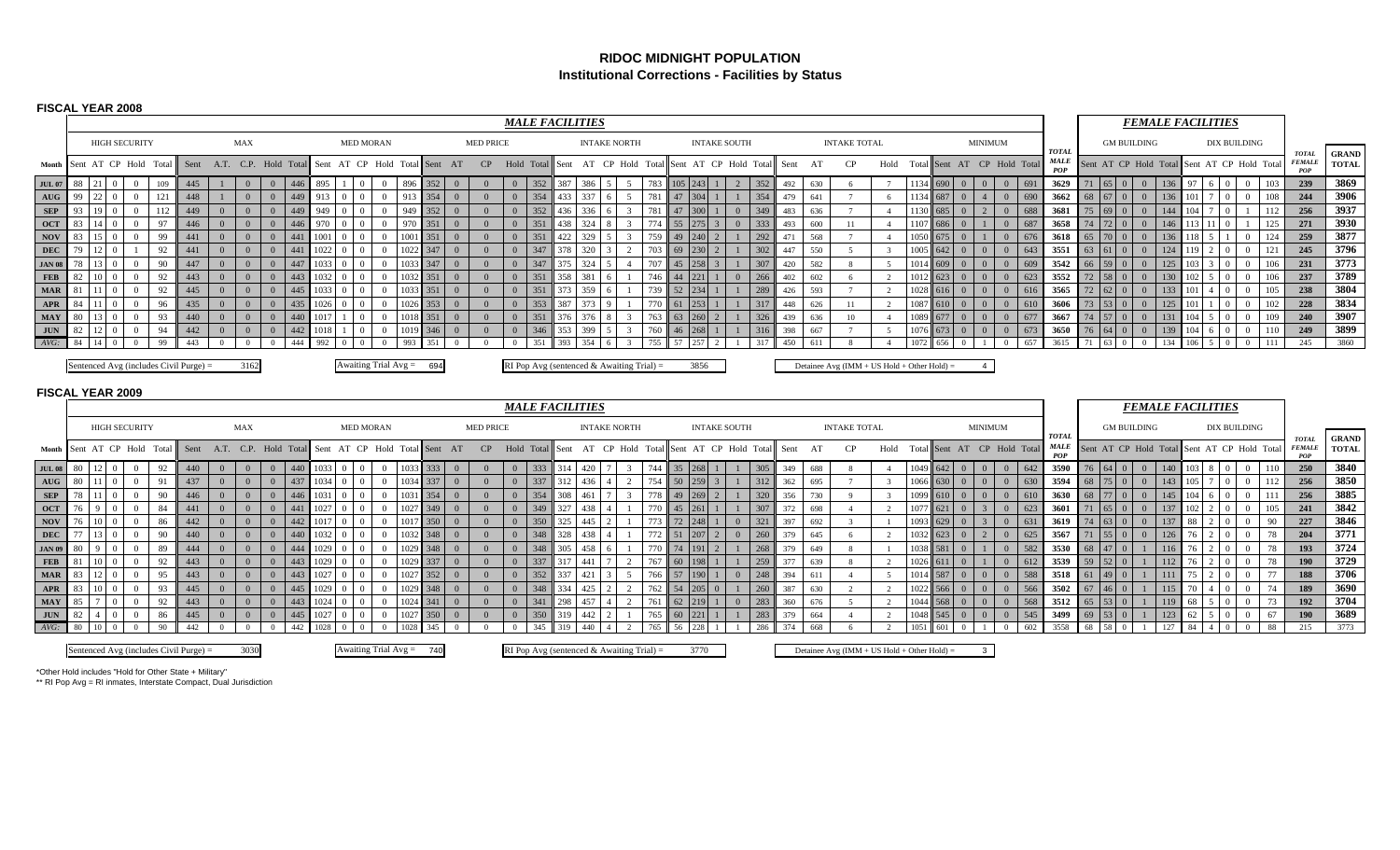# **RIDOC MIDNIGHT POPULATIONTotal Population by Male / Female by Status**

### **FISCAL YEAR 2008**

|               |           |                   |                | <i><b>MALE POPULATION</b></i> |                |                |                     |
|---------------|-----------|-------------------|----------------|-------------------------------|----------------|----------------|---------------------|
|               |           |                   |                |                               |                |                | <b>TOTAL</b>        |
| Month         | Sentenced | Awaiting<br>Trial | Civil<br>Purge | Immigration                   | U.S. Hold      | Other<br>Hold* | <b>MALE</b><br>POP. |
| <b>JUL 07</b> | 2963      | 653               | 6              | 1                             | $\mathfrak{D}$ | $\mathcal{F}$  | 3629                |
| <b>AUG</b>    | 2980      | 665               | 11             | 1                             | $\overline{c}$ | 3              | 3662                |
| <b>SEP</b>    | 3012      | 656               | 9              | $\Omega$                      | 1              | $\mathfrak{D}$ | 3681                |
| <b>OCT</b>    | 3029      | 613               | 12             | $\Omega$                      | $\overline{2}$ | $\overline{c}$ | 3658                |
| <b>NOV</b>    | 3021      | 584               | 8              | $\theta$                      | $\overline{c}$ | $\overline{2}$ | 3618                |
| <b>DEC</b>    | 2979      | 563               | 6              | 1                             | 1              | 1              | 3551                |
| <b>JAN 08</b> | 2934      | 595               | 8              | 1                             | 1              | $\overline{2}$ | 3542                |
| <b>FEB</b>    | 2932      | 612               | $\overline{7}$ | 1                             | 1              | $\Omega$       | 3552                |
| <b>MAR</b>    | 2952      | 604               | $\overline{7}$ | 1                             | 1              | 1              | 3565                |
| <b>APR</b>    | 2957      | 637               | 11             | 1                             | $\Omega$       | 1              | 3606                |
| <b>MAY</b>    | 3004      | 649               | 10             | 1                             | 1              | $\mathfrak{2}$ | 3667                |
| <b>JUN</b>    | 2959      | 680               | 7              | $\overline{c}$                | $\Omega$       | 3              | 3650                |
| AVG:          | 2977      | 626               | 8              | $\mathcal{I}$                 | 1              | $\overline{c}$ | 3615                |

|               |           |                   |                | <b>MALE POPULATION</b> |                            | <b>TOTAL</b>        |               |           |                   |                | <b>FEMALE POPULATION</b> |          |                | <b>TOTAL</b>                 |               | Total     | Total             | Total<br>Civil | Total       | Total<br>U.S. | Total<br>Other | <b>GRAN</b> |
|---------------|-----------|-------------------|----------------|------------------------|----------------------------|---------------------|---------------|-----------|-------------------|----------------|--------------------------|----------|----------------|------------------------------|---------------|-----------|-------------------|----------------|-------------|---------------|----------------|-------------|
| ⁄Ionth        | Sentenced | Awaiting<br>Trial | Civil<br>Purge | Immigration U.S. Hold  | Other<br>Hold <sup>*</sup> | <b>MALE</b><br>POP. | <b>Month</b>  | Sentenced | Awaiting<br>Trial | Civil<br>Purge | Immigration U.S. Hold    |          | Other<br>Hold* | <i><b>FEMALE</b></i><br>POP. | <b>Month</b>  | Sentenced | Awaiting<br>Trial | Purge          | Immigration | Hold          | Hold*          | TOT/        |
| <b>IUL 07</b> | 2963      | 653               |                |                        | 3                          | 3629                | <b>JUL 07</b> | 168       | 71                | $\Omega$       |                          | $\Omega$ | $\Omega$       | 239                          | <b>JUL 07</b> | 3131      | 725               |                |             |               |                | 3869        |
| <b>AUG</b>    | 2980      | 665               |                |                        |                            | 3662                | <b>AUG</b>    | 170       | 74                | $\Omega$       |                          | $\Omega$ | $\Omega$       | 244                          | <b>AUG</b>    | 3150      | 738               |                |             |               |                | 3906        |
| <b>SEP</b>    | 3012      | 656               |                | $\Omega$               |                            | 3681                | <b>SEP</b>    | 179       | 76                |                |                          |          | $\Omega$       | 256                          | <b>SEP</b>    | 3191      | 732               | 10             | $\Omega$    |               |                | 3937        |
| <b>OCT</b>    | 3029      | 613               | 12             | $\left($               | $\gamma$                   | 3658                | <b>OCT</b>    | 187       | 83                | $\Omega$       |                          |          | $\Omega$       | 271                          | <b>OCT</b>    | 3216      | 697               | 12             | $\Omega$    |               |                | 3930        |
| <b>NOV</b>    | 3021      | 584               | -8             | $\Omega$               | $\bigcap$                  | 3618                | <b>NOV</b>    | 183       | 75                |                |                          |          | $\Omega$       | 259                          | <b>NOV</b>    | 3205      | 659               | $\Omega$       | $\Omega$    |               |                | 3877        |
| <b>DEC</b>    | 2979      | 563               | . რ            |                        |                            | 3551                | <b>DEC</b>    | 182       | 63                | $\theta$       |                          | $\Omega$ | $\Omega$       | 245                          | <b>DEC</b>    | 3161      | 626               | h              |             |               |                | 3796        |
| <b>AN 08</b>  | 2934      | 595               |                |                        | $\bigcirc$                 | 3542                | <b>JAN 08</b> | 169       | 62                | $\Omega$       |                          | $\Omega$ |                | 231                          | <b>JAN 08</b> | 3103      | 656               | 8              |             |               |                | 3773        |
| <b>FEB</b>    | 2932      | 612               |                |                        | $\Omega$                   | 3552                | <b>FEB</b>    | 174       | 63                |                |                          | $\Omega$ | $\Omega$       | 237                          | <b>FEB</b>    | 3106      | 674               |                |             |               |                | 3789        |
| <b>MAR</b>    | 2952      | 604               |                |                        |                            | 3565                | <b>MAR</b>    | 173       | 66                |                |                          | $\Omega$ | $\Omega$       | 238                          | <b>MAR</b>    | 3125      | 670               |                |             |               |                | 3804        |
| <b>APR</b>    | 2957      | 637               |                |                        |                            | 3606                | <b>APR</b>    | 174       | 54                | $\Omega$       |                          | $\Omega$ | $\Omega$       | 228                          | <b>APR</b>    | 3130      | 691               | 11             |             |               |                | 3834        |
| <b>MAY</b>    | 3004      | 649               | 10             |                        | $\gamma$                   | 3667                | <b>MAY</b>    | 178       | 62                | $\Omega$       |                          | $\Omega$ | $\Omega$       | 240                          | <b>MAY</b>    | 3182      | 711               |                |             |               |                | 3907        |
| <b>JUN</b>    | 2959      | 680               |                | $\sim$                 |                            | 3650                | <b>JUN</b>    | 180       | 69                | $\Omega$       |                          | $\Omega$ | $\Omega$       | 249                          | <b>JUN</b>    | 3138      | 749               |                |             |               |                | 3899        |
| AVG:          | 2977      | 626               | -8             |                        |                            | 3615                | $AVG$ :       | 176       | 68                |                |                          |          |                | 245                          | $AVG$ :       | 3153      | 694               |                |             |               |                | 3860        |

|                   |                | <b>FEMALE POPULATION</b> |              |                | <b>TOTAL</b>          |               | Total     | Total<br>Awaiting | Total<br>Civil | Total          | Total<br>U.S.  | Total<br>Other | <b>GRAND</b> |
|-------------------|----------------|--------------------------|--------------|----------------|-----------------------|---------------|-----------|-------------------|----------------|----------------|----------------|----------------|--------------|
| Awaiting<br>Trial | Civil<br>Purge | Immigration U.S. Hold    |              | Other<br>Hold* | <b>FEMALE</b><br>POP. | <b>Month</b>  | Sentenced | Trial             | Purge          | Immigration    | Hold           | Hold*          | <b>TOTAL</b> |
| 71                | $\Omega$       | $\Omega$                 | $\Omega$     | $\Omega$       | 239                   | <b>JUL 07</b> | 3131      | 725               | $\tau$         |                | $\overline{2}$ | 3              | 3869         |
| 74                | $\Omega$       | $\Omega$                 | $\Omega$     | $\Omega$       | 244                   | AUG           | 3150      | 738               | 11             |                | 2              | 4              | 3906         |
| 76                | $\Omega$       | $\Omega$                 |              | $\Omega$       | 256                   | <b>SEP</b>    | 3191      | 732               | 10             | $\Omega$       | $\overline{2}$ | 2              | 3937         |
| 83                | 0              | $\mathbf{0}$             |              | $\mathbf{0}$   | 271                   | <b>OCT</b>    | 3216      | 697               | 12             | $\mathbf{0}$   | 3              | $\overline{c}$ | 3930         |
| 75                |                | $\Omega$                 | $\Omega$     | $\Omega$       | 259                   | <b>NOV</b>    | 3205      | 659               | 9              | $\Omega$       | 2              | 2              | 3877         |
| 63                | $\Omega$       | $\Omega$                 | $\Omega$     | $\Omega$       | 245                   | <b>DEC</b>    | 3161      | 626               | 6              |                |                |                | 3796         |
| 62                | $\Omega$       | $\mathbf{0}$             | $\Omega$     | $\Omega$       | 231                   | <b>JAN 08</b> | 3103      | 656               | 8              |                |                | $\overline{c}$ | 3773         |
| 63                | $\Omega$       | $\Omega$                 | $\Omega$     | $\Omega$       | 237                   | <b>FEB</b>    | 3106      | 674               | $\tau$         |                |                | $\Omega$       | 3789         |
| 66                | $\Omega$       | $\Omega$                 | $\Omega$     | $\Omega$       | 238                   | <b>MAR</b>    | 3125      | 670               | $\tau$         |                |                |                | 3804         |
| 54                | $\Omega$       | $\Omega$                 | $\Omega$     | $\Omega$       | 228                   | <b>APR</b>    | 3130      | 691               | 11             |                | $\Omega$       |                | 3834         |
| 62                | 0              | $\mathbf{0}$             | $\mathbf{0}$ | $\Omega$       | 240                   | <b>MAY</b>    | 3182      | 711               | 10             |                |                | 2              | 3907         |
| 69                | $\mathbf{0}$   | $\overline{0}$           | $\mathbf{0}$ | $\mathbf{0}$   | 249                   | <b>JUN</b>    | 3138      | 749               | $\tau$         | $\overline{2}$ | $\Omega$       | 3              | 3899         |
| 68                | 0              | $\theta$                 | 0            | 0              | 245                   | AVG:          | 3153      | 694               | 9              |                |                | $\overline{c}$ | 3860         |

#### **FISCAL YEAR 2009**

|               |           |                   |                | <b>MALE POPULATION</b> |           |                | <b>TOTAL</b>        |               |           |                   | <b>FEMALE P</b> |
|---------------|-----------|-------------------|----------------|------------------------|-----------|----------------|---------------------|---------------|-----------|-------------------|-----------------|
| <b>Month</b>  | Sentenced | Awaiting<br>Trial | Civil<br>Purge | Immigration            | U.S. Hold | Other<br>Hold* | <b>MALE</b><br>POP. | <b>Month</b>  | Sentenced | Awaiting<br>Trial | Civil<br>Purge  |
| <b>JUL 08</b> | 2878      | 700               | 8              |                        | $\Omega$  | 2              | 3590                | <b>JUL 08</b> | 178       | 72                | $\Omega$        |
| AUG           | 2879      | 706               | 7              |                        | $\Omega$  | 2              | 3594                | AUG           | 173       | 83                | $\Omega$        |
| <b>SEP</b>    | 2876      | 741               | 9              | 2                      | $\Omega$  | 2              | 3630                | <b>SEP</b>    | 172       | 83                | $\Omega$        |
| <b>OCT</b>    | 2885      | 707               | $\tau$         |                        | $\Omega$  | 1              | 3601                | <b>OCT</b>    | 173       | 68                | $\Omega$        |
| <b>NOV</b>    | 2910      | 702               | 6              |                        | $\Omega$  | $\Omega$       | 3619                | <b>NOV</b>    | 162       | 65                | $\Omega$        |
| <b>DEC</b>    | 2899      | 659               | 8              | $\Omega$               | $\Omega$  | 1              | 3567                | <b>DEC</b>    | 147       | 57                | $\Omega$        |
| <b>JAN 09</b> | 2862      | 659               | 9              |                        | $\Omega$  | $\Omega$       | 3530                | <b>JAN 09</b> | 144       | 49                | $\Omega$        |
| <b>FEB</b>    | 2879      | 649               | 8              | $\Omega$               | $\Omega$  | 2              | 3539                | <b>FEB</b>    | 135       | 54                | $\Omega$        |
| <b>MAR</b>    | 2886      | 623               | 4              | $\overline{c}$         |           | 2              | 3518                | <b>MAR</b>    | 135       | 51                | $\Omega$        |
| <b>APR</b>    | 2858      | 640               | 2              |                        | $\Omega$  | 1              | 3502                | <b>APR</b>    | 137       | 50                | $\Omega$        |
| <b>MAY</b>    | 2821      | 683               | 5              | $\Omega$               | $\Omega$  | 2              | 3512                | <b>MAY</b>    | 132       | 58                | $\Omega$        |
| <b>JUN</b>    | 2826      | 667               | 4              |                        | $\Omega$  | 1              | 3499                | <b>JUN</b>    | 131       | 58                | $\Omega$        |
| AVG:          | 2872      | 678               | 6              |                        | $\theta$  | $\mathcal I$   | 3558                | AVG:          | 152       | 62                | 0               |

|                                    |           |                   |                | <b>MALE POPULATION</b> |                | <b>TOTAL</b>        |               |           |                   |                | <b>FEMALE POPULATION</b> |          |                | <b>TOTAL</b>                 |               | Total     | Total<br>Awaiting | Total<br>Civil | Total       | Total<br>U.S. | Total<br>Other | <b>GRAN</b> |
|------------------------------------|-----------|-------------------|----------------|------------------------|----------------|---------------------|---------------|-----------|-------------------|----------------|--------------------------|----------|----------------|------------------------------|---------------|-----------|-------------------|----------------|-------------|---------------|----------------|-------------|
| Aonth                              | Sentenced | Awaiting<br>Trial | Civil<br>Purge | Immigration U.S. Hold  | Other<br>Hold* | <b>MALE</b><br>POP. | <b>Month</b>  | Sentenced | Awaiting<br>Trial | Civil<br>Purge | Immigration U.S. Hold    |          | Other<br>Hold* | <i><b>FEMALE</b></i><br>POP. | <b>Month</b>  | Sentenced | Trial             | Purge          | Immigration | Hold          | Hold*          | TOT/        |
| <b>UL 08</b>                       | 2878      | 700               | -8             |                        | $\gamma$       | 3590                | <b>JUL 08</b> | 178       | 72<br>72          | $\Omega$       |                          |          | $\Omega$       | 250                          | <b>JUL 08</b> | 3056      | 772               |                |             |               |                | 3840        |
| $\mathbf{A} \mathbf{U} \mathbf{G}$ | 2879      | 706               |                |                        | $\gamma$       | 3594                | <b>AUG</b>    | 173       | 83                | $\Omega$       |                          | $\Omega$ | $\Omega$       | 256                          | <b>AUG</b>    | 3052      | 789               |                |             |               |                | 3850        |
| <b>SEP</b>                         | 2876      | 741               | $\Omega$       | $\sim$                 | $\overline{2}$ | 3630                | <b>SEP</b>    | 172       | 83                | $\Omega$       |                          | $\Omega$ | $\Omega$       | 256                          | <b>SEP</b>    | 3049      | 824               | $\Omega$       |             |               |                | 3885        |
| <b>OCT</b>                         | 2885      | 707               |                |                        |                | 3601                | <b>OCT</b>    | 173       | 68                | $\theta$       |                          | $\Omega$ |                | 241                          | <b>OCT</b>    | 3058      | 775               |                |             |               |                | 3842        |
| <b>NOV</b>                         | 2910      | 702               | h              |                        | $\Omega$       | 3619                | <b>NOV</b>    | 162       | 65                | $\Omega$       |                          | $\Omega$ | $\Omega$       | 227                          | <b>NOV</b>    | 3072      | 767               | n.             |             |               |                | 3846        |
| <b>DEC</b>                         | 2899      | 659               | 8              |                        |                | 3567                | <b>DEC</b>    | 147       | 57                | $\Omega$       |                          | $\Omega$ | $\Omega$       | 204                          | <b>DEC</b>    | 3047      | 715               |                | $\Omega$    |               |                | 3771        |
| AN 09                              | 2862      | 659               | $\Omega$       |                        | $\Omega$       | 3530                | <b>JAN 09</b> | 144       | 49                | $\Omega$       |                          | $\Omega$ | $\Omega$       | 193                          | <b>JAN 09</b> | 3005      | 707               | $\Omega$       |             |               |                | 3724        |
| <b>FEB</b>                         | 2879      | 649               | 8              |                        | $\overline{2}$ | 3539                | <b>FEB</b>    | 135       | 54                | $\Omega$       |                          | $\Omega$ | $\Omega$       | 190                          | <b>FEB</b>    | 3014      | 703               | 8              |             |               |                | 3729        |
| <b>MAR</b>                         | 2886      | 623               |                | $\sim$                 | $\gamma$       | 3518                | <b>MAR</b>    | 135       | 51                | $\Omega$       |                          | $\Omega$ | $\Omega$       | 188                          | <b>MAR</b>    | 3022      | 674               |                |             |               |                | 3706        |
| <b>APR</b>                         | 2858      | 640               |                |                        |                | 3502                | <b>APR</b>    | 137       | 50                |                |                          | $\Omega$ | $\Omega$       | 189                          | <b>APR</b>    | 2995      | 690               |                |             |               |                | 3690        |
| <b>MAY</b>                         | 2821      | 683               |                | $\Omega$               | $\overline{2}$ | 3512                | <b>MAY</b>    | 132       | 58                | $\Omega$       |                          | $\Omega$ | $\Omega$       | 192                          | <b>MAY</b>    | 2954      | 741               |                |             | $\Omega$      |                | 3704        |
| <b>JUN</b>                         | 2826      | 667               |                |                        |                | 3499                | <b>JUN</b>    | 131       | 58                | $\Omega$       |                          | $\Omega$ | $\Omega$       | 190                          | <b>JUN</b>    | 2957      | 725               |                |             |               |                | 3689        |
| $AVG$ :                            | 2872      | 678               |                |                        |                | 3558                | $AVG$ :       | 152       |                   |                |                          |          |                | 215                          | $AVG$ :       | 3023      | 740               |                |             |               |                | 3773        |

|                   |                | <b>FEMALE POPULATION</b> |          |                | <b>TOTAL</b>          |               | Total     | Total<br>Awaiting | Total<br>Civil | Total          | Total<br>U.S. | Total<br>Other | <b>GRAND</b> |
|-------------------|----------------|--------------------------|----------|----------------|-----------------------|---------------|-----------|-------------------|----------------|----------------|---------------|----------------|--------------|
| Awaiting<br>Trial | Civil<br>Purge | Immigration U.S. Hold    |          | Other<br>Hold* | <b>FEMALE</b><br>POP. | Month         | Sentenced | Trial             | Purge          | Immigration    | Hold          | Hold*          | <b>TOTAL</b> |
| 72                | $\Omega$       | $\Omega$                 | $\Omega$ | $\Omega$       | 250                   | <b>JUL 08</b> | 3056      | 772               | 8              |                | $\theta$      | $\overline{2}$ | 3840         |
| 83                | $\Omega$       | $\mathbf{0}$             | $\Omega$ | $\Omega$       | 256                   | AUG           | 3052      | 789               | 7              |                | $\Omega$      | $\overline{2}$ | 3850         |
| 83                | $\Omega$       | $\Omega$                 | $\Omega$ | $\Omega$       | 256                   | <b>SEP</b>    | 3049      | 824               | 9              | $\overline{2}$ | $\Omega$      | $\overline{2}$ | 3885         |
| 68                | 0              | $\Omega$                 | $\Omega$ | $\Omega$       | 241                   | <b>OCT</b>    | 3058      | 775               | 7              |                | $\Omega$      |                | 3842         |
| 65                | $\Omega$       | $\Omega$                 | $\Omega$ | $\Omega$       | 227                   | <b>NOV</b>    | 3072      | 767               | 6              |                | $\Omega$      | $\Omega$       | 3846         |
| 57                | $\Omega$       | $\Omega$                 | $\Omega$ | $\Omega$       | 204                   | <b>DEC</b>    | 3047      | 715               | 8              | $\Omega$       | $\Omega$      |                | 3771         |
| 49                | $\Omega$       |                          | $\Omega$ | $\Omega$       | 193                   | <b>JAN 09</b> | 3005      | 707               | 9              | 2              | $\Omega$      | $\Omega$       | 3724         |
| 54                | $\overline{0}$ |                          | $\Omega$ | $\Omega$       | 190                   | <b>FEB</b>    | 3014      | 703               | 8              |                | $\Omega$      | $\overline{2}$ | 3729         |
| 51                | $\Omega$       |                          | $\Omega$ | $\Omega$       | 188                   | <b>MAR</b>    | 3022      | 674               | 4              | 3              |               | $\overline{2}$ | 3706         |
| 50                | $\Omega$       |                          | $\Omega$ | $\Omega$       | 189                   | <b>APR</b>    | 2995      | 690               | $\overline{c}$ | 2              | $\Omega$      |                | 3690         |
| 58                | $\Omega$       |                          | $\Omega$ | $\Omega$       | 192                   | <b>MAY</b>    | 2954      | 741               | 5              |                | $\Omega$      | $\overline{2}$ | 3704         |
| 58                | $\overline{0}$ |                          | $\Omega$ | $\Omega$       | 190                   | <b>JUN</b>    | 2957      | 725               | 4              | 2              | $\Omega$      |                | 3689         |
| 62                | 0              |                          | $\theta$ | $\theta$       | 215                   | $AVG$ :       | 3023      | 740               | 6              |                | $\theta$      |                | 3773         |